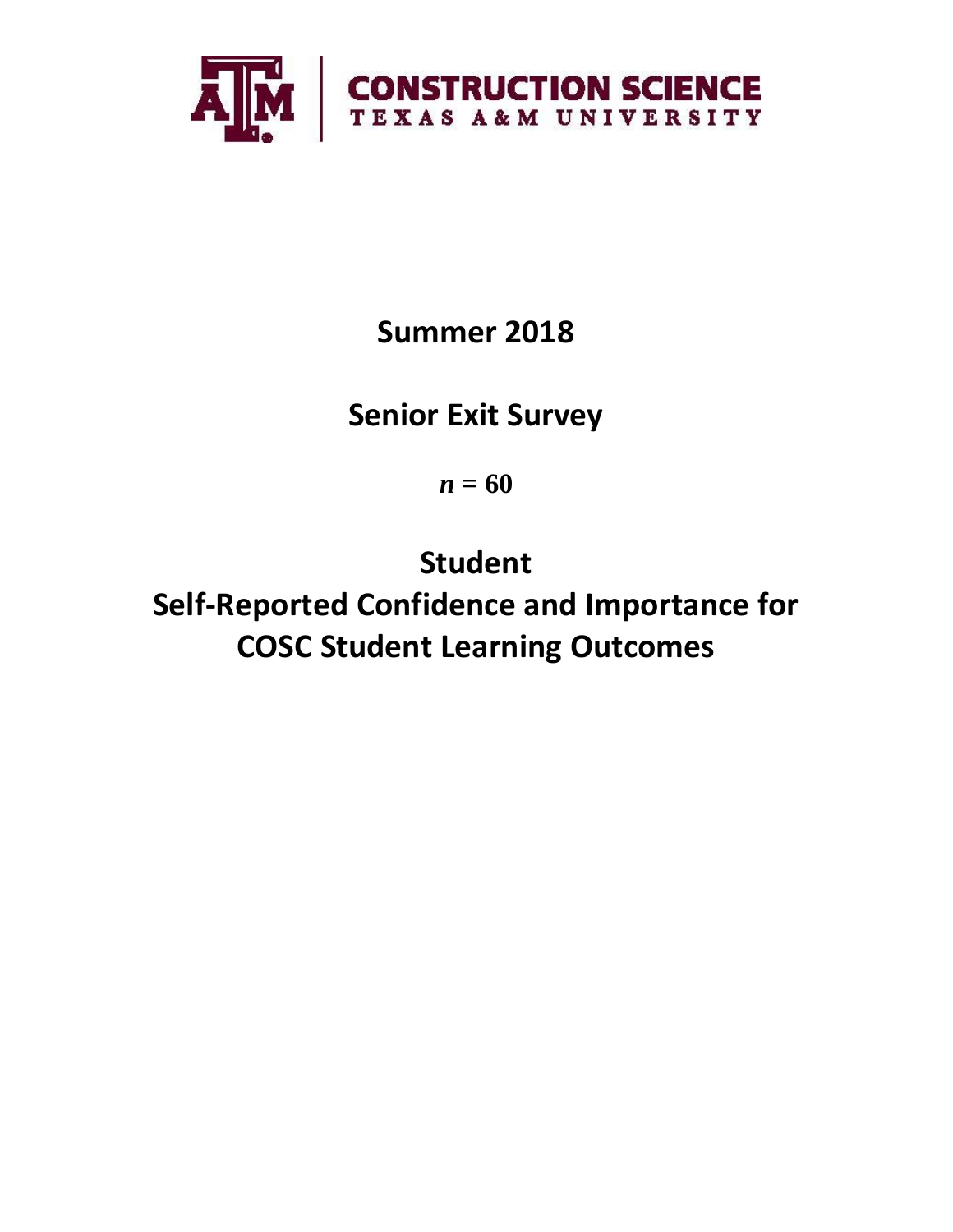## **Student Learning Outcomes**

• Students' confidence in their ability to apply the Student Learning Outcomes (SLOs) **(Table 1)**

*(Frequency counts for individual SLOs may be found in Table 3)*

- o Students indicated they were **"Very Confident"** in their ability to analyze professional decisions based upon ethical principles
- o Students' indicated they were **"Confident"** in their ability to apply the remaining 19 SLOs
	- Top three SLOs students indicated they were **"Confident"** applying
		- 1. *"Create written communications appropriate to the construction discipline"*
		- 2. *"Apply construction management skills as a member of a multidisciplinary team"*
		- 3. *"Create oral communications appropriate to the construction industry"*
- Students' perception of the importance of the Student Learning Outcomes (SLOs) in their future careers **(Table 2)**

*(Frequency counts for individual SLOs may be found in Table 4)*

- o **14 of the 20** SLOs students indicated would be **"Very Important"** in their future careers
	- The top three SLOs student perceived as **"Very Important"**
		- 1. *"Apply construction management skills as a member of a multidisciplinary team'*
		- 2. *"Create written communications appropriate to the construction discipline"*
		- 3. *"Analyze construction documents for planning and management of construction processes"*
- o The remaining 8 SLOs were perceived as being only **"Important"** to students' future careers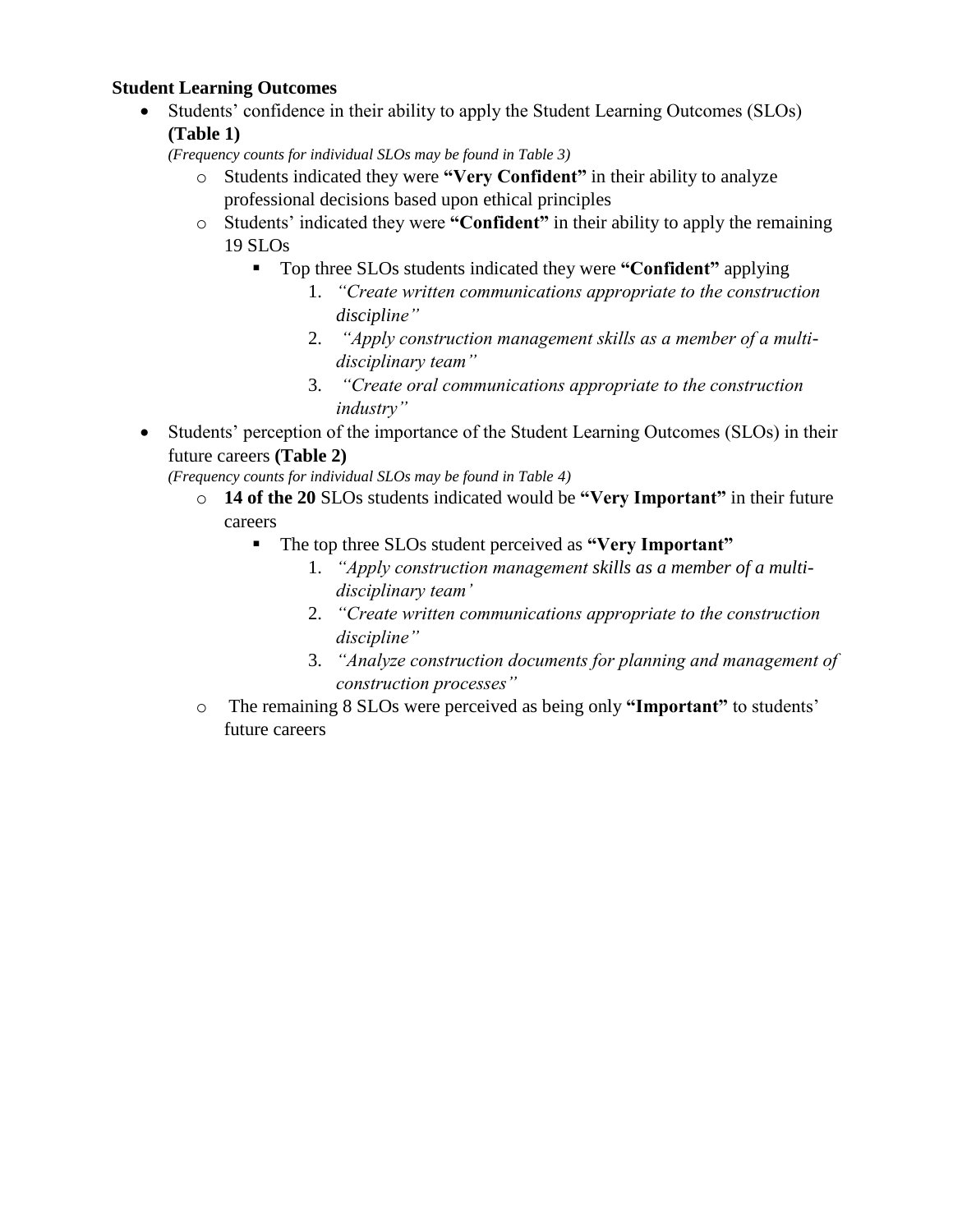# **Table 1. Summer 2018: Mean Score of Students' Response to the Question: "As a result of your COSC degree program, how confident do you feel in your ability to:"**

| <b>SLO</b><br>#                                                                                                                                                                                                                                       | <b>Student Learning Outcome</b>                                                                                                                                 | $\boldsymbol{n}$ | $\mathbf M$ | SD  | Confidence        |  |
|-------------------------------------------------------------------------------------------------------------------------------------------------------------------------------------------------------------------------------------------------------|-----------------------------------------------------------------------------------------------------------------------------------------------------------------|------------------|-------------|-----|-------------------|--|
| 6.                                                                                                                                                                                                                                                    | Analyze professional decisions based upon ethical<br>principles                                                                                                 | 60               | 3.75        | .44 | Very<br>Confident |  |
| 1.                                                                                                                                                                                                                                                    | Create written communications appropriate to the<br>construction discipline                                                                                     | 60               | 3.50        | .60 | Confident         |  |
| 9.                                                                                                                                                                                                                                                    | Apply construction management skills as a member of a<br>multi-disciplinary team                                                                                | 60               | 3.50        | .57 | Confident         |  |
| 2.                                                                                                                                                                                                                                                    | Create oral communications appropriate to the<br>construction industry                                                                                          |                  | 3.47        | .62 | Confident         |  |
| 7.                                                                                                                                                                                                                                                    | Analyze construction documents for planning and<br>management of construction processes                                                                         | 60               | 3.37        | .69 | Confident         |  |
| 8.                                                                                                                                                                                                                                                    | Analyze methods, materials, and equipment used to<br>construct projects                                                                                         | 60               | 3.33        | .68 | Confident         |  |
| 16.                                                                                                                                                                                                                                                   | Understand construction project control processes                                                                                                               | 60               | 3.32        | .62 | Confident         |  |
| 15.                                                                                                                                                                                                                                                   | Understand construction quality assurance and control                                                                                                           | 60               | 3.32        | .60 | Confident         |  |
| 12.                                                                                                                                                                                                                                                   | Understand different methods of project delivery and the<br>roles and responsibilities of all constituencies involved<br>in the design and construction process | 60               | 3.25        | .63 | Confident         |  |
| 10.                                                                                                                                                                                                                                                   | Apply electronic-based technology to manage the<br>construction process                                                                                         | 60               | 3.25        | .70 | Confident         |  |
| 13.                                                                                                                                                                                                                                                   | Understand construction risk management                                                                                                                         | 60               | 3.23        | .65 | Confident         |  |
| 14.                                                                                                                                                                                                                                                   | Understand construction accounting and cost control                                                                                                             | 60               | 3.17        | .67 | Confident         |  |
| 17.                                                                                                                                                                                                                                                   | Understand the legal implications of contract, common,<br>and regulatory law to manage a construction project                                                   | 60               | 3.10        | .73 | Confident         |  |
| 11.                                                                                                                                                                                                                                                   | Apply basic surveying techniques for construction<br>layout and control                                                                                         | 60               | 3.05        | .77 | Confident         |  |
| 18.                                                                                                                                                                                                                                                   | Understand the basic principles of sustainable<br>construction                                                                                                  | 60               | 2.98        | .68 | Confident         |  |
| 20.                                                                                                                                                                                                                                                   | Understand the basic principles of mechanical, electrical<br>and piping systems                                                                                 | 60               | 2.97        | .86 | Confident         |  |
| 3.                                                                                                                                                                                                                                                    | Create a construction project safety plan                                                                                                                       | 60               | 2.93        | .84 | Confident         |  |
| 5.                                                                                                                                                                                                                                                    | Create construction project schedules                                                                                                                           |                  | 2.82        | .91 | Confident         |  |
| 4.                                                                                                                                                                                                                                                    | Create a construction project cost estimate                                                                                                                     |                  | 2.80        | .94 | Confident         |  |
| 19.                                                                                                                                                                                                                                                   | Understand the basic principles of structural behavior                                                                                                          | 60               | 2.75        | .93 | Confident         |  |
| Note: Very Confident = $3.51 - 4.00$ ; Confident = $2.51 - 3.50$ ; Somewhat Confident = $1.51 - 2.50$ ;<br>Not Confident = $1.00 - 1.50$<br>* Number of participants who answered "Don't Know" were excluded from calculation of Importance<br>Level. |                                                                                                                                                                 |                  |             |     |                   |  |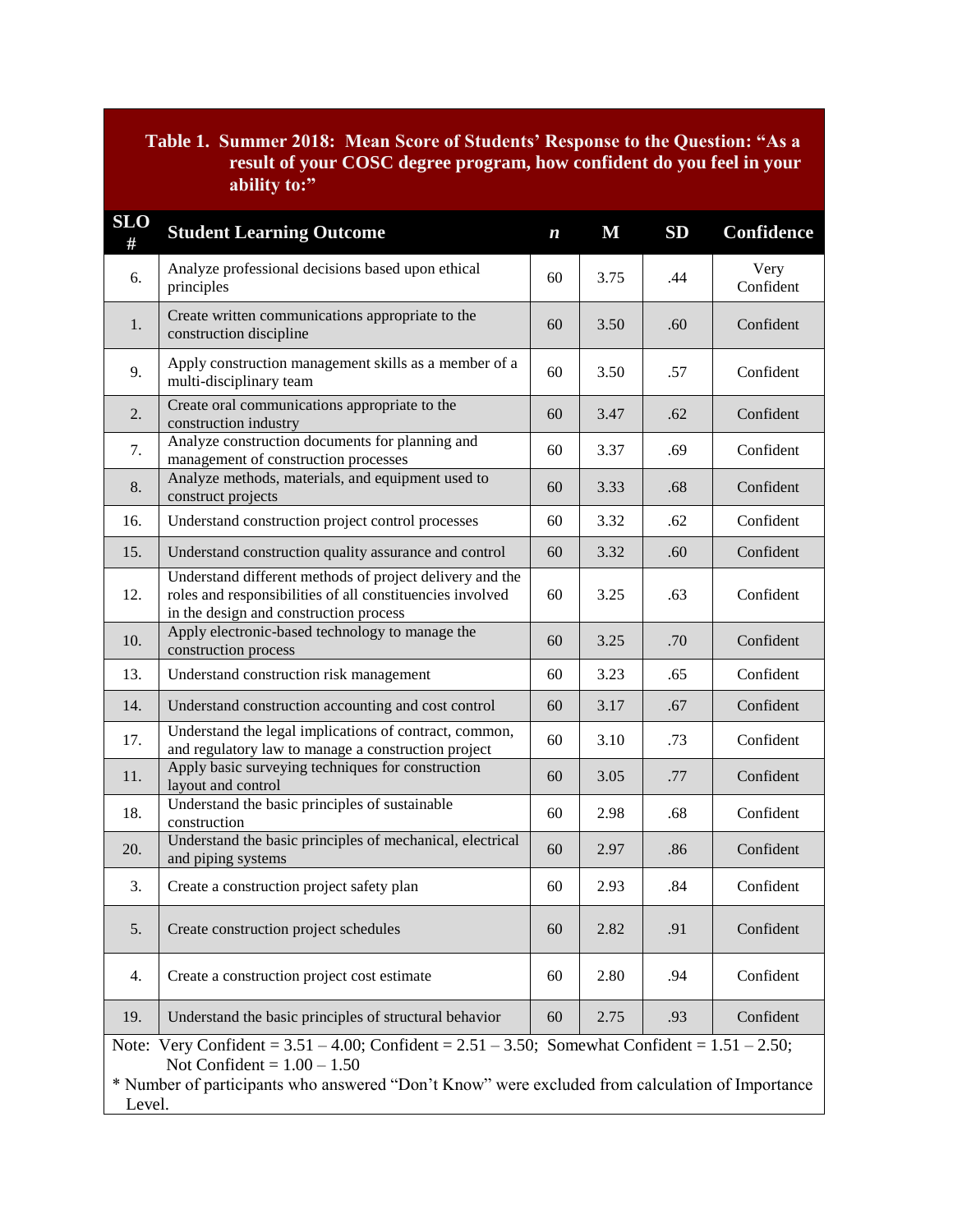## **Table 2. Summer 2018: Mean Score of Students' Response to the Question: "How important do you believe each of the following will be in your future career?"**

| <b>SLO</b><br>#                                                                                                                          | <b>Student Learning Outcome</b>                                                                                                                                 | $\boldsymbol{n}$ | M    | SD  | Importance     |  |  |
|------------------------------------------------------------------------------------------------------------------------------------------|-----------------------------------------------------------------------------------------------------------------------------------------------------------------|------------------|------|-----|----------------|--|--|
| 9.                                                                                                                                       | Apply construction management skills as a member of a<br>multi-disciplinary team                                                                                | 58               | 3.69 | .54 | Very Important |  |  |
| 1.                                                                                                                                       | Create written communications appropriate to the<br>construction discipline                                                                                     |                  | 3.69 | .54 | Very Important |  |  |
| 7.                                                                                                                                       | Analyze construction documents for planning and<br>management of construction processes                                                                         | 58               | 3.69 | .54 | Very Important |  |  |
| 2.                                                                                                                                       | Create oral communications appropriate to the construction<br>industry                                                                                          |                  | 3.67 | .57 | Very Important |  |  |
| 8.                                                                                                                                       | Analyze methods, materials, and equipment used to<br>construct projects                                                                                         | 58               | 3.66 | .55 | Very Important |  |  |
| 16.                                                                                                                                      | Understand construction project control processes                                                                                                               | 58               | 3.64 | .55 | Very Important |  |  |
| 6.                                                                                                                                       | Analyze professional decisions based upon ethical<br>principles                                                                                                 | 58               | 3.64 | .61 | Very Important |  |  |
| 13.                                                                                                                                      | Understand construction risk management                                                                                                                         | 58               | 3.60 | .59 | Very Important |  |  |
| 15.                                                                                                                                      | Understand construction quality assurance and control                                                                                                           | 58               | 3.60 | .59 | Very Important |  |  |
| 14.                                                                                                                                      | Understand construction accounting and cost control                                                                                                             |                  | 3.60 | .62 | Very Important |  |  |
| 10.                                                                                                                                      | Apply electronic-based technology to manage the<br>construction process                                                                                         |                  | 3.57 | .60 | Very Important |  |  |
| 5.                                                                                                                                       | Create construction project schedules                                                                                                                           |                  | 3.57 | .62 | Very Important |  |  |
| 17.                                                                                                                                      | Understand the legal implications of contract, common, and<br>regulatory law to manage a construction project                                                   |                  | 3.57 | .65 | Very Important |  |  |
| 12.                                                                                                                                      | Understand different methods of project delivery and the<br>roles and responsibilities of all constituencies involved in<br>the design and construction process |                  | 3.52 | .60 | Very Important |  |  |
| 4.                                                                                                                                       | Create a construction project cost estimate                                                                                                                     | 58               | 3.48 | .71 | Important      |  |  |
| 20.                                                                                                                                      | Understand the basic principles of mechanical, electrical<br>and piping systems                                                                                 | 58               | 3.45 | .65 | Important      |  |  |
| 3.                                                                                                                                       | Create a construction project safety plan                                                                                                                       | 58               | 3.43 | .75 | Important      |  |  |
| 18.                                                                                                                                      | Understand the basic principles of sustainable construction                                                                                                     | 58               | 3.41 | .75 | Important      |  |  |
| 19.                                                                                                                                      | Understand the basic principles of structural behavior                                                                                                          |                  | 3.17 | .98 | Important      |  |  |
| 11.                                                                                                                                      | Apply basic surveying techniques for construction layout<br>and control                                                                                         |                  | 2.93 | .95 | Important      |  |  |
| Note: Very Important = $3.51 - 4.00$ ; Important = $2.51 - 3.50$ ; Somewhat Important = $1.51 - 2.50$ ; Not Important =<br>$1.00 - 1.50$ |                                                                                                                                                                 |                  |      |     |                |  |  |
| * Number of participants who answered "Don't Know" were excluded from calculation of Importance Level.                                   |                                                                                                                                                                 |                  |      |     |                |  |  |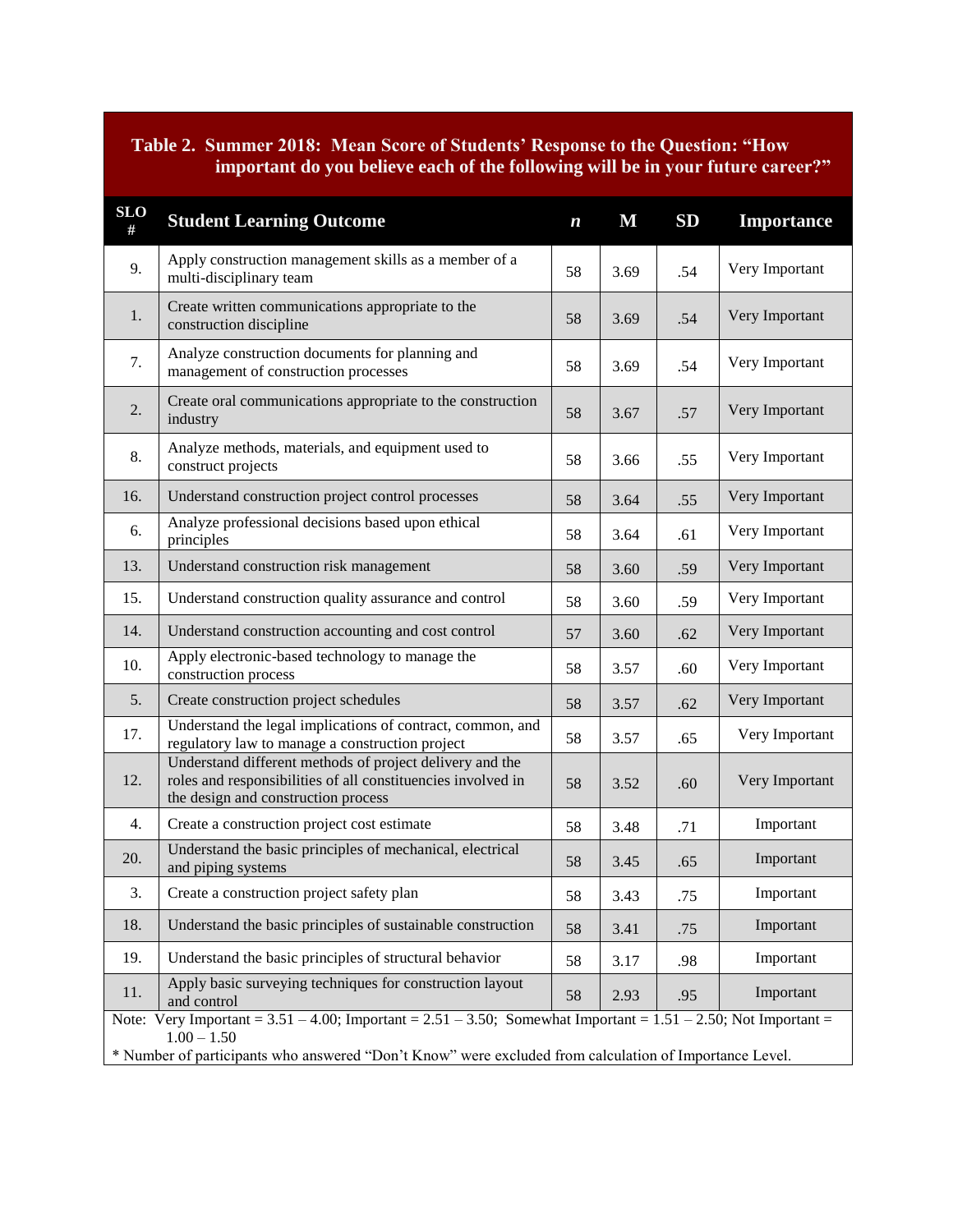#### **Table 31. Summer 2018: Student Responses to the Question: "As a result of your COSC degree program, how confident do you feel in your ability to:"**

| $n = 60$                                                                          |                                                                                                                                                                       |       |                   |           |               |                       |               |                         |      |
|-----------------------------------------------------------------------------------|-----------------------------------------------------------------------------------------------------------------------------------------------------------------------|-------|-------------------|-----------|---------------|-----------------------|---------------|-------------------------|------|
|                                                                                   |                                                                                                                                                                       |       | Very<br>Confident | Confident |               | Somewhat<br>Confident |               | <b>Not</b><br>Confident |      |
| <b>SLO</b><br>#                                                                   | <b>Student Learning</b><br><b>Outcomes</b>                                                                                                                            | $f^a$ | $\frac{0}{0}$     | $f^a$     | $\frac{0}{0}$ | $f^a$                 | $\frac{0}{0}$ | $f^a$                   | %    |
| 6.                                                                                | Analyze professional decisions based<br>upon ethical principles                                                                                                       | 45    | 75.0              | 15        | 25.0          | $\overline{a}$        | $-$           | $=$ $-$                 | $-$  |
| 1.                                                                                | Create written communications<br>appropriate to the construction<br>discipline                                                                                        | 33    | 55                | 24        | 40.0          | 3                     | 5.0           |                         |      |
| 9.                                                                                | Apply construction management skills<br>as a member of a multi-disciplinary<br>team                                                                                   | 32    | 53.3              | 26        | 43.3          | $\overline{2}$        | 3.3           |                         |      |
| 2.                                                                                | Create oral communications<br>appropriate to the construction industry                                                                                                | 32    | 53.3              | 24        | 40.0          | $\overline{4}$        | 6.7           | $-$                     |      |
| 7.                                                                                | Analyze construction documents for<br>planning and management of<br>construction processes                                                                            | 27    | 45.0              | 30        | 50.0          | $\mathbf{1}$          | 1.7           | $\overline{2}$          | 3.3  |
| 8.                                                                                | Analyze methods, materials, and<br>equipment used to construct projects                                                                                               | 27    | 45.0              | 26        | 43.3          | $\overline{7}$        | 11.7          | $-$                     |      |
| 16.                                                                               | Understand construction project<br>control processes                                                                                                                  | 24    | 40.0              | 31        | 51.7          | 5                     | 8.3           | $-$                     | $-$  |
| 15.                                                                               | Understand construction quality<br>assurance and control                                                                                                              | 23    | 38.3              | 33        | 55.0          | $\overline{4}$        | 6.7           | $-$                     | $-$  |
| 10.                                                                               | Apply electronic-based technology to<br>manage the construction process                                                                                               | 23    | 38.3              | 30        | 50.0          | 6                     | 10.0          | 1                       | 1.7  |
| 12.                                                                               | Understand different methods of<br>project delivery and the roles and<br>responsibilities of all constituencies<br>involved in the design and construction<br>process | 21    | 35.0              | 33        | 55.0          | 6                     | 10.0          |                         |      |
| 13.                                                                               | Understand construction risk<br>management                                                                                                                            | 21    | 35.0              | 32        | 53.3          | $\overline{7}$        | 11.7          | $-$                     | --   |
| 14.                                                                               | Understand construction accounting<br>and cost control                                                                                                                | 19    | 31.7              | 32        | 53.3          | 9                     | 15.0          | $-$                     | $-$  |
| 17.                                                                               | Understand the legal implications of<br>contract, common, and regulatory law<br>to manage a construction project                                                      | 19    | 31.7              | 28        | 46.7          | 13                    | 21.7          | $-$                     |      |
| 11.                                                                               | Apply basic surveying techniques for<br>construction layout and control                                                                                               | 18    | 30.0              | 28        | 46.7          | 13                    | 21.7          | $\mathbf{1}$            | 1.7  |
| 20.                                                                               | Understand the basic principles of<br>mechanical, electrical and piping<br>systems                                                                                    | 18    | 30.0              | 25        | 41.7          | 14                    | 23.3          | 3                       | 5.0  |
| 3.                                                                                | Create a construction project safety<br>plan                                                                                                                          | 16    | 26.7              | 27        | 45.0          | 14                    | 23.3          | 3                       | 5.0  |
| 5.                                                                                | Create construction project schedules                                                                                                                                 | 15    | 25.0              | 24        | 40.0          | 16                    | 26.7          | 5                       | 8.3  |
| 4.                                                                                | Create a construction project cost<br>estimate                                                                                                                        | 15    | 25.0              | 24        | 40.0          | 15                    | 25.0          | 6                       | 10.0 |
| 18.                                                                               | Understand the basic principles of<br>sustainable construction                                                                                                        | 13    | 21.7              | 33        | 55.0          | 14                    | 23.3          | $-$                     |      |
| 19.                                                                               | Understand the basic principles of<br>structural behavior                                                                                                             | 13    | 21.7              | 26        | 43.3          | 14                    | 23.3          | $\overline{7}$          | 11.7 |
| Note: ${}^{a}$ Frequencies may not total stated <i>n</i> because of missing data. |                                                                                                                                                                       |       |                   |           |               |                       |               |                         |      |